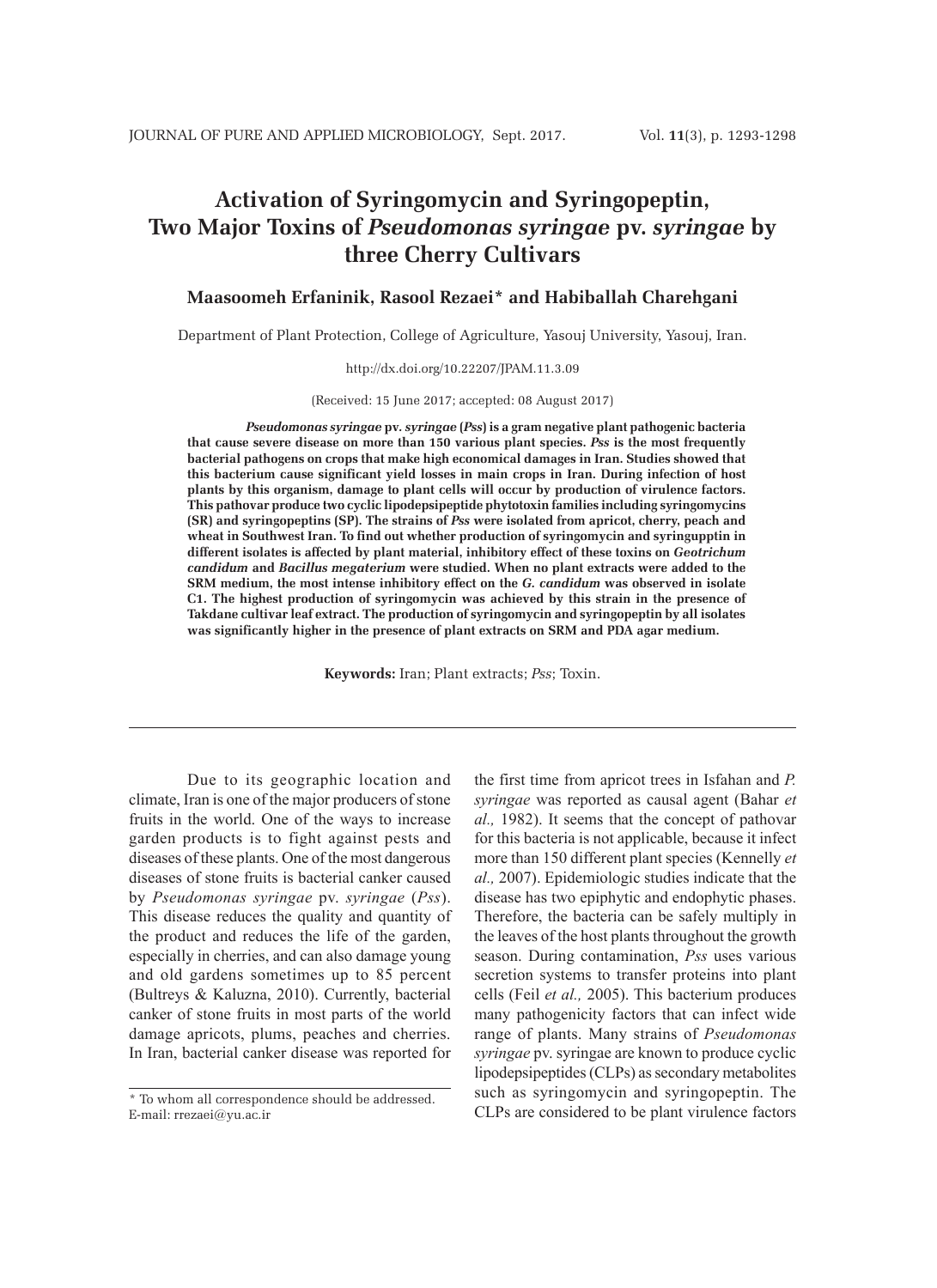and antifungal agents (Quigley & Gross, 1994). They affect plant membrane activities and induce necroses at relatively high concentrations (Guenzi *et al.,* 1998), but the relationship of these effects to plant diseases has not been clearly established. Both toxins have strong antibacterial and antifungal activity. It has been shown that these secondary metabolites help colonizing of bacteria in the host and promote bacterial growth in intercellular space (Lu *et al.,* 2002). Apparently, syringomycin production was unique to *Pss* strains and was not reported by other *pseudomonas* spp*.* The aim of this study was to investigate the effect of leaf extracts of three different cherry cultivars (cultivated in Iran) on the production of syringomycin and syringupoptin by *Pseudomonas syringae* pv. *syringae*.

### **MATERIAL AND METHODS**

### **Bacterial strains**

The bacterial isolates used in the study are listed in Table 1. The strains of *Pss* were isolated from apricot, cherry, peach and wheat in Fars and Kohgiluyeh and Boyer-Ahmad provinces. The isolates were examined for gram reaction, catalase, oxidase, ultraviolet fluorescence, argenin dihydrolase, levan production, gelatin liquefaction, aesculin hydrolysis, hypersensitive reaction on tobacco leaves and pectolytic capability (Schaad *et al*., 2001). All isolates were stored in water suspensions (10 $6$  cells/ml) at 4 $\rm{°C}$  and subcultured on king medium B (Little *et al*., 1998).

# **Virulence testing on sweet cherry fruitlets**

Freshly collected immature sweet cherry fruits cv. 'Takdane' were disinfected by dipping in 50% ethanol for 3 min and then rinsed three times in sterile distilled water. Afterwards, fruitlets were wrapped with paper towel to remove the excess of water. Each fruitlet was inoculated by pricking in two places to the depth of 2 mm with sterile needle previously immersed in suspension of each strain. After inoculation each fruitlet was immediately placed on moist filter paper in sterile Petri dish and incubated at 24°C for four days. The reference strains and sterile distilled water were included as positive and negative control, respectively. Ten fruitlets were used for testing of each strain.

**Bioassays for syringomycin production** Different strains of *Pss* were used to

J PURE APPL MICROBIO*,* **11**(3), SEPTEMBER 2017.

determine the amount of syringomycin and syringopeptin production in the absence of leaf extract and in the presence of leaf extract of Cherry cultivars Takdane, Surati and Ghaheri. These strains were evaluated for syringomycin production on SRM (Syringomycin minimal) media by using standard bioassays as previously described by Scholz-Schroeder and associates (2001). 15 ml of this culture medium was transferred in each Petri dish.  $10 \mu l$  of  $10^7$  CFU/ml suspension from each bacterium was placed in the center of each SRM medium and kept at 23°C for five days. Petri dishes were sprayed with the suspension of the fungus *Geotrichum candidum* and after 24 to 48 hours the diameter of the inhibition zones was measured (Schaad *et al.,* 2001). For the detection of syringopeptins *Bacillus megaterium* should be used as toxin indicator strain, since *G. candidum* is insensitive to syringopeptins. In order to investigate the effect of leaf extract on the production of toxin, 10 g of leaf tissue in 50 ml sterilized distilled water was completely dissolved. The extract was then sterilized through 0.45 µL pore size filter. For each 15 ml of SRM medium, 5 ml of herbal extract was used.

### **Bioassays for syringopeptin production**

The PDA (Potato Dextrose Agar) medium was used to study the production of syringopeptin. *P. fluorescense* was also used as a negative control. For each 15 ml culture medium, 5 ml of leaf extract of different cultivars of cherry was added. In each Petri dishes, about 15-20 ml of medium was used. 10 µl of bacterial suspension was placed in the center of each Petri dishes, and stored for six days at 23°C. After six day, the suspension of *Basillus megaterium*, sprayed onto Petri dishes. After 24-48 hours, the inhibition zone diameter was measured. **Statistical analysis**

The experiment was carried out in a completely randomized design and data were subjected to ANOVA and means were separated according to the Duncan's multiple range test. Data were analyzed by SAS software.

## **RESULTS AND DISCUSSION**

The strains of *Pss* were isolated from apricot, cherry, peach and wheat in Fars and Kohgiluyeh and Boyer-Ahmad provinces. All *P. syringae* pv. *syringae* strains used in this study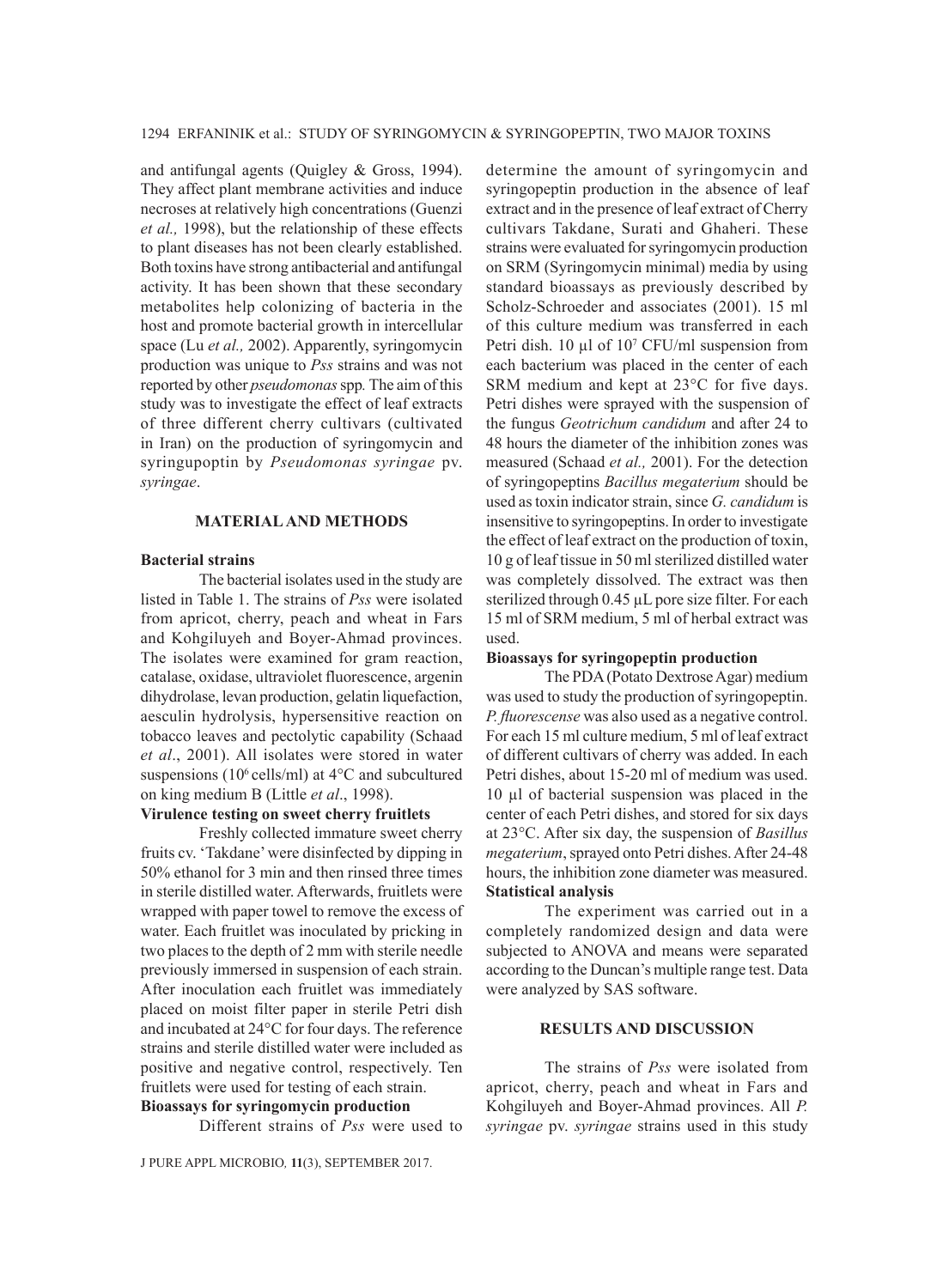were negative for oxidase, potato rot, and arginine dihydrolase, but, positive for levan production and the hypersensitive response on tobacco. All strains caused symptoms showing disorders around wounds on fruitlets. After 24 h from fruit inoculations with strains of *Pss* deep black brown necroses were observed, while strain of *P. fluorescens* did not induce any symptoms. To find out whether production of syringomycin and syringupptin in different isolates is affected by plant material, inhibitory effect of these toxins on *G. candidum* and *B. megaterium* were studied. When no plant extracts were added to the SRM medium, the most inhibitory effect on the *G. candidum* was observed in isolate C1 (Fig. 1). The highest production of syringomycin was



**Fig. 1.** Effects of plant extracts on syringomycin production by different strains of *Pseudomonas syringae* pv*. syringae.* The amounts of syringomycin produced were measured as the diameters of inhibition zones of the fungus *G. candidum* on SRM agar medium





J PURE APPL MICROBIO*,* **11**(3), SEPTEMBER 2017.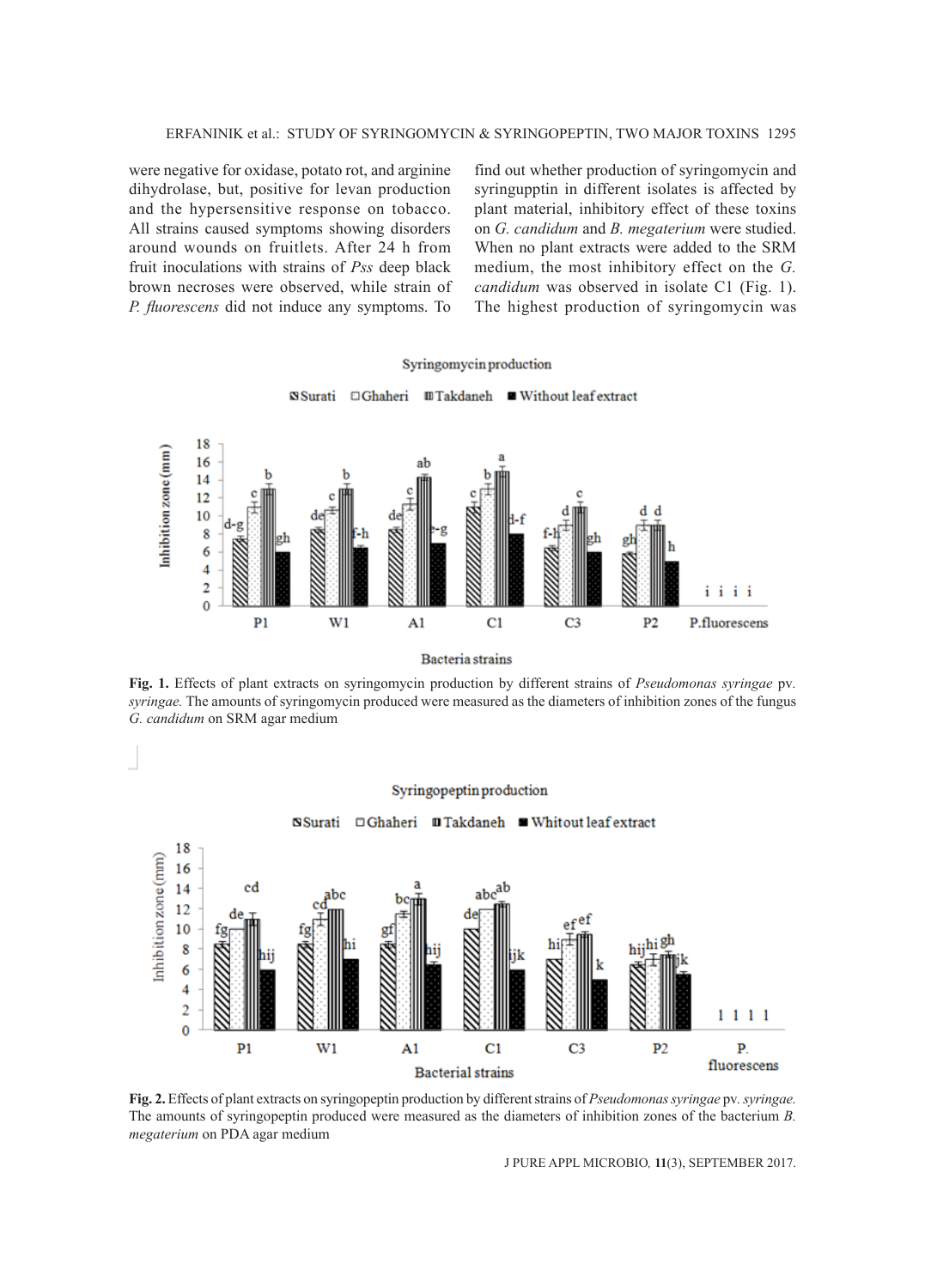achieved by this strain in the presence of Takdane cultivar leaf extract. Most of the isolates produced more syringomycin in the presence of Takdane leaf extract. Syringomycin inhibition was not significantly different between three strains A1, W1 and P1 on the media containing leaf extract of Ghaheri cultivar (Fig. 1). The inhibitory difference of all isolates in the presence of leaf extract of all three cherry cultivars except P2 was significant in comparison to absence of leaf extract. leaf extract of Surati variety had a lower effect on the increasing of syringomycin and syringopeptin production (Fig. 1 and 2). After Takdane cultivar, Ghaheri and Surati cultivars increased the production of toxin. As a result, Takdane, Qahiri and Surati cultivars were more susceptible to bacterial canker of stone fruits respectively. Significant increase in the production of syringomycin and syringopeptin in the presence of leaf extract in comparison to the conditions without the presence of leaf extract indicates the high effect of plant signal molecules on the expression of pathogenicity genes of *Pss*. The production of syringomycin and syringopptin is significantly related to the amount of plant signal molecules, especially phenolic and sugar compounds (Wang *et al.,* 2006). Among the isolates tested, inhibition zones were observed for all strains of *P. syringae* pv. *syringae* (Fig. 1 and 2). The largest inhibition zones were obtained with strains A1 and C1 in presence of plant extracts. The zones of inhibition were generally larger on medium supplemented with extracts of cherry cultivar Takdaneh, but the sizes of the inhibition zones varied by strain. The strains A1 and C1 produced substantially more syringomycin and syringopeptin on SRM and PDA agar media in presence of all plant extracts. In SRM medium

without any extracts, the strain A1 formed 7-mm zones of inhibition of *G. candidum*, compared to 14-mm zones on medium supplemented with Takdaneh extracts and 11mm zones on medium with Ghaheri extracts (Fig. 1). Similar results were observed on PDA agar developed specifically for the production of syringopeptin under defined culture conditions (Fig. 2). Syringomycin and syringopeptin production by the strains was relatively sensitive to plant extracts. The production of syringomycin and syringopeptin by all isolates was significantly higher in the presence of plant extracts on SRM and PDA agar medium. On SRM agar medium, strains A1 and C1 produced zones of antifungal activity whose diameters were almost two times those produced in the absence of the plant extracts. Also on PDA agar medium, strains W1, A1 and C1 produced zones of antibacterial activity whose diameters were almost two times those produced in the absence of the plant extracts. There is growing evidence that virulence genes in bacteria respond to environmental stimuli (Mo *et al.,* 1995), and *Pss* is no exception. Because virulence determinants are not constitutively expressed in most bacteria, activation of virulence genes upon perception of a specific chemical or physical stimulus imparts order and balance to pathogenesis that will optimize the bacterium's chances for long term survival. The induction of toxigenesis in *P. syringae* pv*. syringae* by specific plant signal molecules reflects an ability of the bacterium to adapt to a dynamic plant environment. It was reported that syringomycin production is activated by specific plant signal molecules in diverse strains of *P. syringae* pv*. syringae* (Quigley & Gross, 1994). It recently was established that phytotoxin production by *Pss* is modulated by the

Table 1. Characteristics of bacterial strains used in this study

| <b>Strain</b>                     | Isolate          | Host of<br>isolate | Location<br>collected |
|-----------------------------------|------------------|--------------------|-----------------------|
| Pseudomonas syringae pv. syringae | A <sub>1</sub>   | Apricot            | Yaouj (Iran)          |
| Pseudomonas syringae pv. syringae | P <sub>1</sub>   | Peach              | Shiraz (Iran)         |
| Pseudomonas syringae pv. syringae | P <sub>2</sub>   | Peach              | Yasouj (Iran)         |
| Pseudomonas syringae pv. syringae | W1               | Wheat              | Yasouj (Iran)         |
| Pseudomonas syringae pv. syringae | C1               | Sweet cherry       | Yasouj (Iran)         |
| Pseudomonas syringae pv. syringae | C <sub>3</sub>   | Sweet cherry       | Yasouj (Iran)         |
| Pseudomonas fluorescens           | CHA <sub>0</sub> | Soil               | Switzerland           |

### J PURE APPL MICROBIO*,* **11**(3), SEPTEMBER 2017.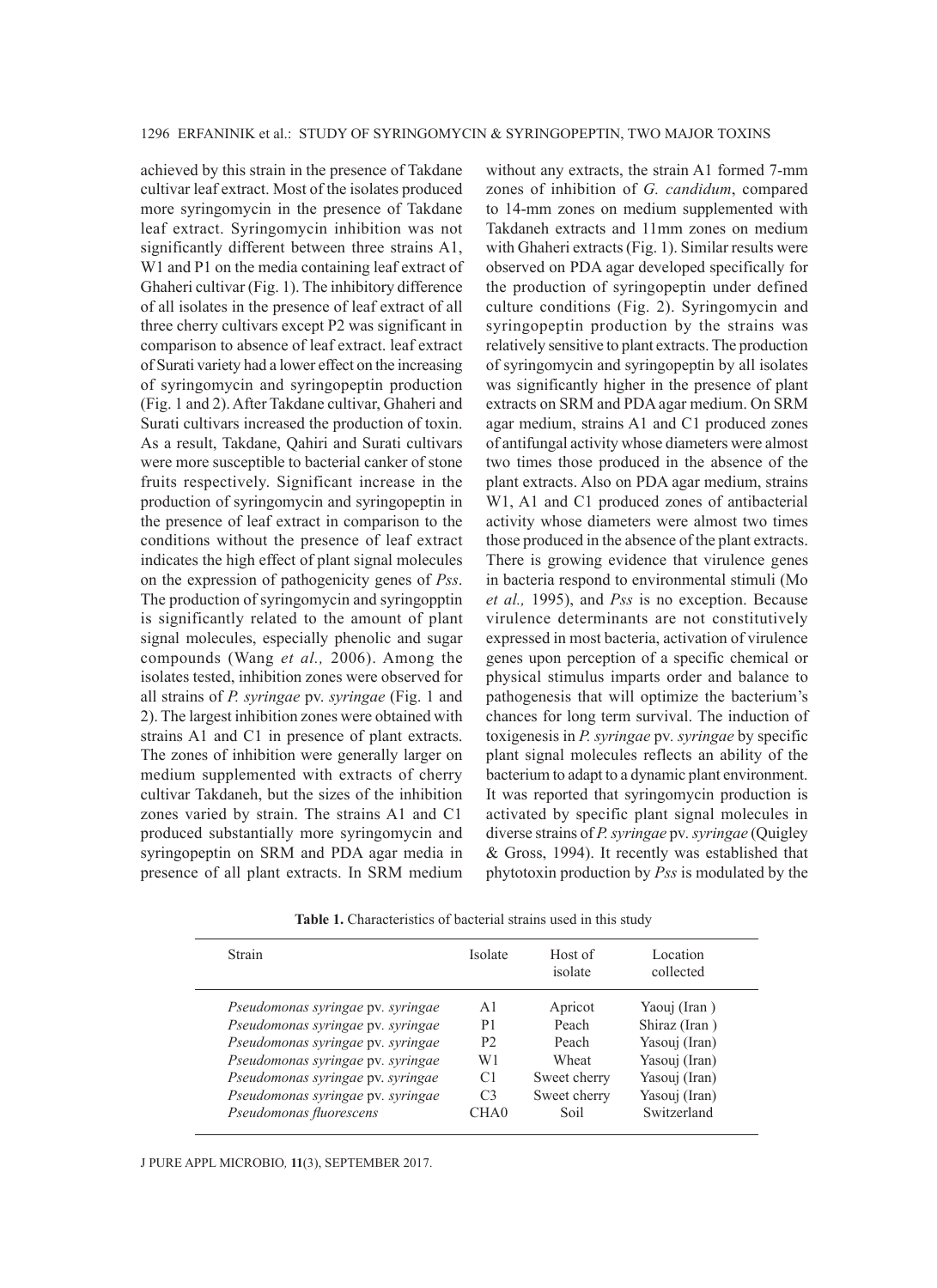perception of specific plant metabolites (Mo & Gross, 1991). Certain phenolic glucosides, such as arbutin, serve as signals that induce production of syringomycin, a cyclic lipodepsinonapeptide toxin that causes necrotic symptoms in host plants. In addition, the syrB gene, which is conserved in toxigenic strains of *Pss* and is predicted to encode a synthetase (Quigley & Gross, 1994), is activated by phenolic signal compounds. Cherry tissues appear to contain plant signal molecules that are perceived by *Pss* based on evidence that the syrB-ZucZ fusion is transcriptionally activated in an environment containing plant constituents (Mo & Gross, 1991). Inoculations of immature cherry fruits demonstrated that there is a rapid and strong expression of syrB in situ. When SRM medium was not amended with the cherry leaf extracts, strains failed to increase syringomycin production. This demonstrated that the cherry leaf extract contained a constituent or signal that was sensed by the bacterium, eventually leading to activation of genes responsible for toxin induction. Studies by Krzesinska *et al*., (1993) indicated that susceptibility of cherry genotypes to bacterial canker is correlated with signal activity. Extracts from the stems of 12 cherry genotypes were tested for syrB-inducing activity, and the genotypes most susceptible to bacterial canker contained higher signal activities than resistant genotypes. Consequently, both the quantity and quality of plant metabolites with signal activity may have an acute effect on disease development. Because high amounts of flavonoid glycoside signals occur in cherry leaves, one can speculate that their sudden release would be quickly sensed by the bacterium and lead to activation of genes, such as *syrB*, necessary for phytotoxin production. In addition, it appears that a broad spectrum of *Pss* strains would be capable of recognizing the flavonoid glycoside signals from cherry. This is based on evidence that most strains of *Pss* attack a wide range of plant hosts and that they recognize phenolic signal molecules that are found in the leaves, bark, and flowers of many plant species (Mo & Gross, 1991; Quigley & Gross, 1994). Host resistance as observed, for example, in cherry cultivars (Krzesinska *et al.,* 1993) may reflect qualitative and quantitative differences in signal molecules or the balance of plant substances that antagonize induction by plant signals.

In conclusion, it was found that the cultivars of Takdaneh, Ghaheri and Surati respectively induce more toxin production by *Pss* strains. These cherry cultivars in southwest Iran have the highest cultivation area. In susceptible cultivars, the pathogenicity factors of *Pss* is produced at a higher level compared to resistant cultivars.

### **ACKNOWLEDGEMENTS**

The authors would like to thank the Yasouj University, Iran, for the providing support for this study.

#### **REFERENCES**

- 1. Bahar, M., Mojtahedi, H., Akhiani, A. Bacterial Canker of Apricot in Isfahan. Iran. *J. Plant Pathol.,* 1982; **18**: 58-68.
- 2. Bultreys, A., Kaluzna, M. Bacterial cankers caused by *Pseudomonas syringae* on stone fruit species with special emphasis on the pathovars *syringae* and *morsprunorum* race 1 and race 2. *J. Plant Pathol.,* 2010; **92**: 21-33.
- 3. Feil, H., Feil, W.S., Chain, P., Larimer, F., DiBartolo, G., Copeland, A., Lykidis, A., Trong, S., Nolan, M., Goltsman, E. Comparison of the complete genome sequences of *Pseudomonas syringae pv. syringae* B728a and pv. tomato DC3000. Proceedings of the National Academy of Sciences, 2005; USA **102**: 11064-11069.
- 4. Guenzi, E., Galli, G., Grgurina, I., Gross, D.C., Grandi, G. Characterization of the syringomycin synthetase gene cluster: a link between prokaryotic and eukaryotic peptide synthetases. *J. Biol. Chem.,* 1998; **273**: 32857- 32863.
- 5. Hösel, W. Glycosylation and glycosidases, 1981; p. 725-753. In: E.E. Conn (ed.). The biochemistry of plants. vol. 7. Secondary plant products. Academic, New York.
- 6. Kennelly, M.M., Cazorla, F.M., De Vicente, A., Ramos, C., Sundin, G.W. *Pseudomonas syringae* diseases of fruit trees: progress toward understanding and control. *Plant Dis.,* 2007; **91**: 4-17.
- 7. Krzesinska, E.Z., Azarenko, A.N., Gross, D.C. Inducing the syrB gene in Pseudomonas syringae pv. syringae in twig extracts from cherry genotypes. *Hortscience.,* 1993; **28**: 335-337.
- 8. Little, E.L., Bostock, R.M., Kirkpatrick, B.C. Genetic characterisation of *Pseudomonas syringae* pv. *syringae* strains from stone fruits

J PURE APPL MICROBIO*,* **11**(3), SEPTEMBER 2017.